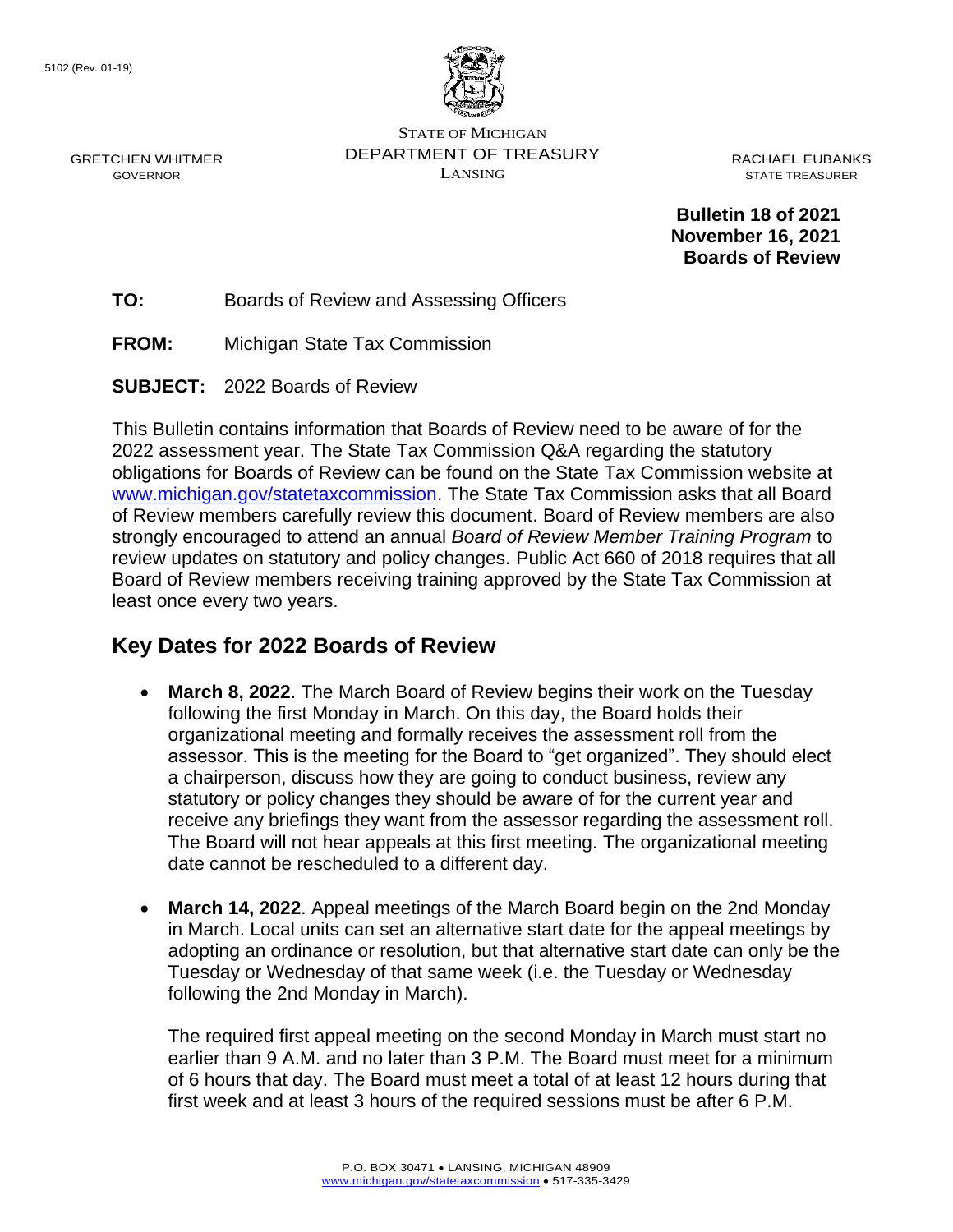- **July 19, 2022.** If convened, the July Board meets on the Tuesday following the third Monday in July, unless an alternate start date is adopted by the local unit.
- **December 13, 2022**. If convened, the December Board meets the Tuesday following the second Monday in December, unless an alternate start date is adopted by the local unit.

## **Alternate Start Dates for the July or December Boards of Review**

MCL 211.53b provides that July or December Boards of Review may have an alternate start date. The governing body of the city or township must adopt by ordinance or resolution alternate start dates that must conform to the following: for the July Board, an alternate date during the week of the third Monday in July; for the December Board, an alternate date during the week of the second Monday in December.

## **Documentation of Board of Review Changes**

The State Tax Commission requires that all Boards of Review maintain appropriate documentation of their decisions including minutes, a copy of the form 4035, and form 4035a whenever the Board of Review makes a change that causes the Taxable Value to change and a Board of Review Action Report. Form 4035 must include a detailed reason why the Board made their determination. **Assessors are not required to file the Board of Review log or Action Report with the State Tax Commission.** 

Minutes must include all the following items:

- Day, time and place of meetings.
- Members present, members absent, name of elected chairperson and notation of any correspondence received.
- A log that identifies the hearing date, the petition number, the petitioner's name, the parcel number, the type of appearance, type of appeal and decision of the board of review.
- Record daily the actual hours the Board was in session, and time of daily adjournments. Record the closing date and time of the final annual session.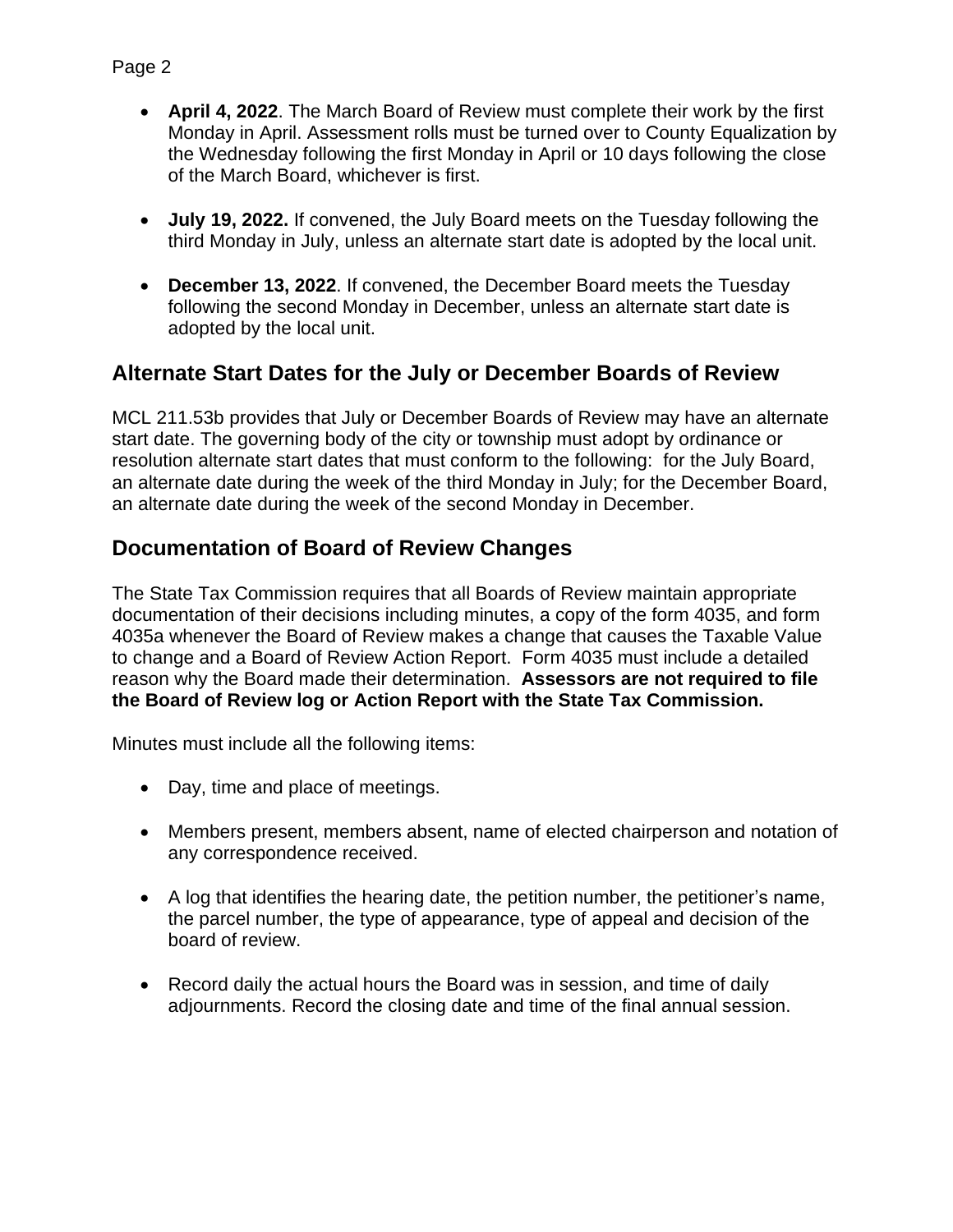## **Inflation Rate used in the 2022 Capped Value Formula**

The inflation rate, expressed as a multiplier, to be used in the 2022 Capped Value Formula is 1.033.

The 2022 Capped Value Formula is as follows:

#### **2022 CAPPED VALUE = (2021 Taxable Value – LOSSES) X 1.033 + ADDITIONS**

The formula above does not include 1.05 because the inflation rate multiplier of 1.033 is lower than 1.05.

## **County Multipliers**

It has come to the attention of the State Tax Commission that some Boards of Review believe it is appropriate to develop their own County Multipliers. It is not acceptable for a local unit or Board of Review to develop County Multipliers. The multipliers developed by the State Tax Commission must be used.

## **July and December Board of Review Authority and Qualified Errors**

Boards of Review **and** assessors are cautioned to take great care to ensure that any changes made by the July or December Board meet the requirements of MCL 211.53b.

MCL 211.53b provides that the July or December Boards of Review can correct "qualified errors" for the current year and one prior year unless additional years are specifically addressed by the statute.

A correction under subsection (6) regarding Principal Residence Exemptions may be made for the year in which the appeal was filed and the **three** immediately preceding years.

Regarding MCL 211.27a(4): if the taxable value of property is adjusted and the assessor determines that there had not been a transfer of ownership, the taxable value of the property shall be adjusted for the current year and for the **three** immediately preceding calendar years. An adjustment under this subsection shall be considered the correction of a clerical error.

#### **Qualified Errors are defined in MCL 211.53b as:**

- A clerical error relative to the correct assessment figures, the rate of taxation, or the mathematical computation relating to the assessing of taxes
- A mutual mistake of fact.
- An adjustment under section 27a(4) taxable value or an exemption under section 7hh(3)(b)– qualified start-up business exemption.
- An error of measurement or calculation of the physical dimensions or components of the real property being assessed.
- An error of omission or inclusion of a part of the real property being assessed.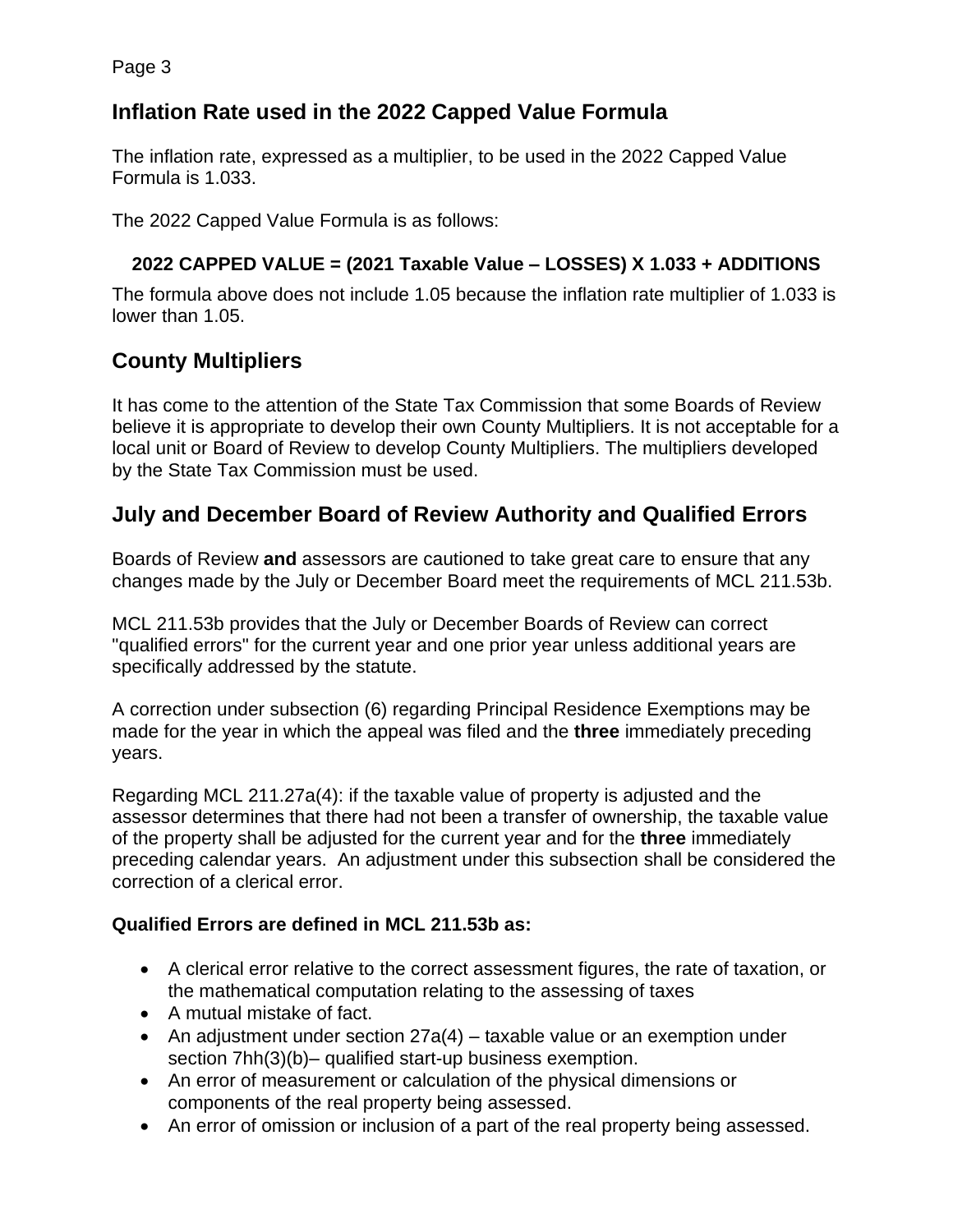- An error regarding the correct taxable status of the real property being assessed.
- An error made by the taxpayer in preparing the statement of assessable personal property under section 19.
- An error made in the denial of a claim of exemption for personal property under section 9o.
- An issue beyond the control of a disabled veteran or his or her unremarried surviving spouse that causes a denial of an exemption under section 7b. An issue beyond the control of a disabled veteran or his or her unremarried surviving spouse means an error made by the local tax collecting unit in the processing of a timely filed exemption affidavit or a delay in the determination by the United States Department of Veterans Affairs that a veteran is permanently and totally disabled as a result of military service and entitled to veterans' benefits at the 100% rate.

**Clerical Error** was defined by the Court of Appeals in *International Place Apartments v Ypsilanti Township* 216 Mich App 104; 548 NW2d 668 (1996), as "an error of a transpositional, typographical, or mathematical nature." July and December Boards of Review are NOT allowed to revalue or reappraise property when the reason for the action is that the assessor did not originally consider all relevant information.

**Mutual Mistake of Fact** was defined by the Court of Appeals in *Ford Motor Co v City of Woodhaven*, 475 Mich 425; 716 NW2d 247 (2006) as "an erroneous belief, which is shared and relied on by both parties, about a material fact that affects the substance of the transaction." This definition was clarified by the Michigan Supreme Court in *Briggs Tax Service, LLC v Detroit Public Schools*, 485 Mich 69; 780 NW2d 753 (2010). The Michigan Supreme Court indicated that to qualify, the "mutual mistake of fact" must be one that occurs only between the assessor and the taxpayer.

## **Disabled Veterans Exemption**

The State Tax Commission guidance on the Disabled Veterans Exemption can be found on the State Tax Commission website. Boards of Review are encouraged to review all Disabled Veterans Exemption guidance issued by the State Tax Commission.

Boards of Review are strongly cautioned that the determination that a veteran is 100% disabled or individually unemployable is made by the U.S. Department of Veterans Affairs. Boards of Review **do not** have authority to make an independent determination that a veteran is 100% disabled or individually unemployable. Boards of Review **do not** have the authority to determine a veteran is not 100% disabled or individually unemployable once the U.S. Department of Veterans Affairs has issued their determination.

**Public Act 206 of 2020:** On October 14, 2020, PA 206 of 2020 was signed into law. This Act amends MCL 211.53b regarding July and December Board of Review authority by adding as a qualified error an issue beyond the control of a disabled veteran or the unremarried surviving spouse **that caused a denial** of the disabled veterans exemption: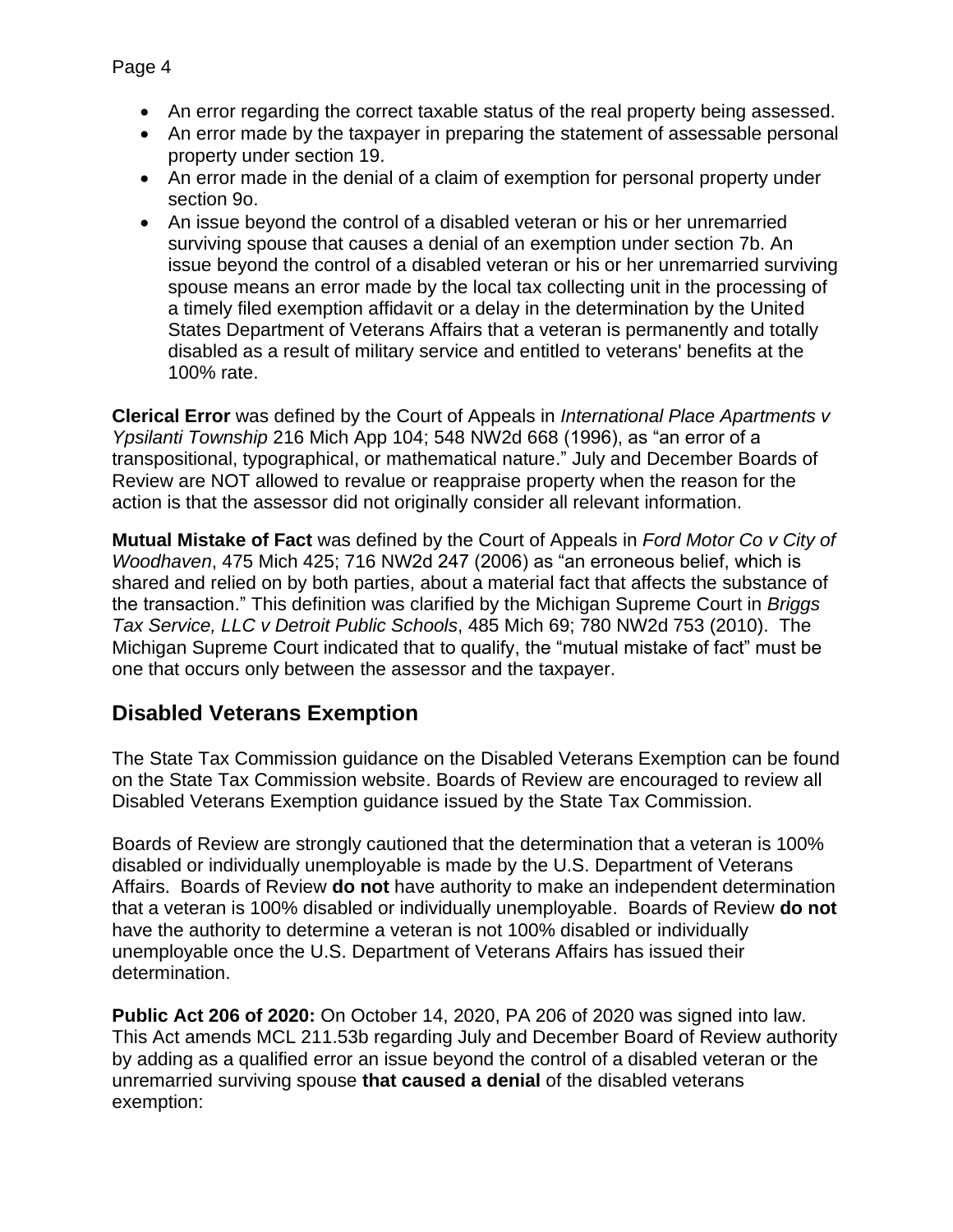2. A delay in the determination by the United States Department of Veterans Affairs that a veteran is permanently and totally disabled as a result of military service and entitled to veterans' benefits at the 100% rate.

**Disabled Veterans Exemption for Unremarried Surviving Spouse:** The State Tax Commission is aware that the Michigan Tax Tribunal in MTT Docket 16-004780, *Deborah E. Rabun v City of Farmington Hills*, held that a surviving spouse cannot qualify for the exemption when the deceased disabled veteran never owned or occupied the subject property as a homestead.

While the STC understands that is the position of the MTT, the STC does not agree or support that determination. It was never legislative intent that the unremarried surviving spouse be required to forever live in the original home. STC guidance indicates that: *the Disabled Veteran's exemption is not an exemption for the benefit of the property. Instead, it is an exemption personal to the qualifying disabled veteran or the unremarried surviving spouse of the qualified deceased disabled veteran.*

Since the exemption is personal to the qualified individual the STC is advising assessors and Boards of Review that they can and should approve exemptions for unremarried surviving spouses that meet all other statutory requirements, regardless of if the disabled veteran ever owned or occupied that subject property as a homestead.

# **Personal Property Tax**

Public Acts 261-264 of 2017 changed the appeal procedure for both the Small Business Taxpayer Exemption and the EMPP exemption. Taxpayers who miss the February 20 filing deadline for either exemption may file a late application directly with the March Board of Review. The March Board of Review should grant the exemption if the taxpayer otherwise qualifies for the exemption. Both the Guide to the Small Business Taxpayer Exemption and the Assessors Guide to EMPP and ESA have been updated to reflect these statutory changes.

**Important Reminder**: The July and December Boards of Review **have no authority** over the Eligible Manufacturing Personal Property Exemptions contained in MCL 211.9m and MCL 211.9n. If an assessor misplaces or missed a timely filed Form 5278, that **is not** considered a clerical error or mutual mistake and cannot be considered by the July or December Board of Review.

The Guide to the Small Business Taxpayer Exemption and Assessors Guide to EMPP and ESA are available online at [www.michigan.gov/propertytaxexemptions.](https://www.michigan.gov/propertytaxexemptions)

Further information and guidance on the Eligible Manufacturing Personal Property (EMPP) Exemption, Special Acts and the Essential Services Assessment (ESA) is available at [www.michigan.gov/ESA.](https://www.michigan.gov/ESA) Additional questions should be sent via email to [ESAQuestions@michigan.gov.](mailto:ESAQuestions@michigan.gov)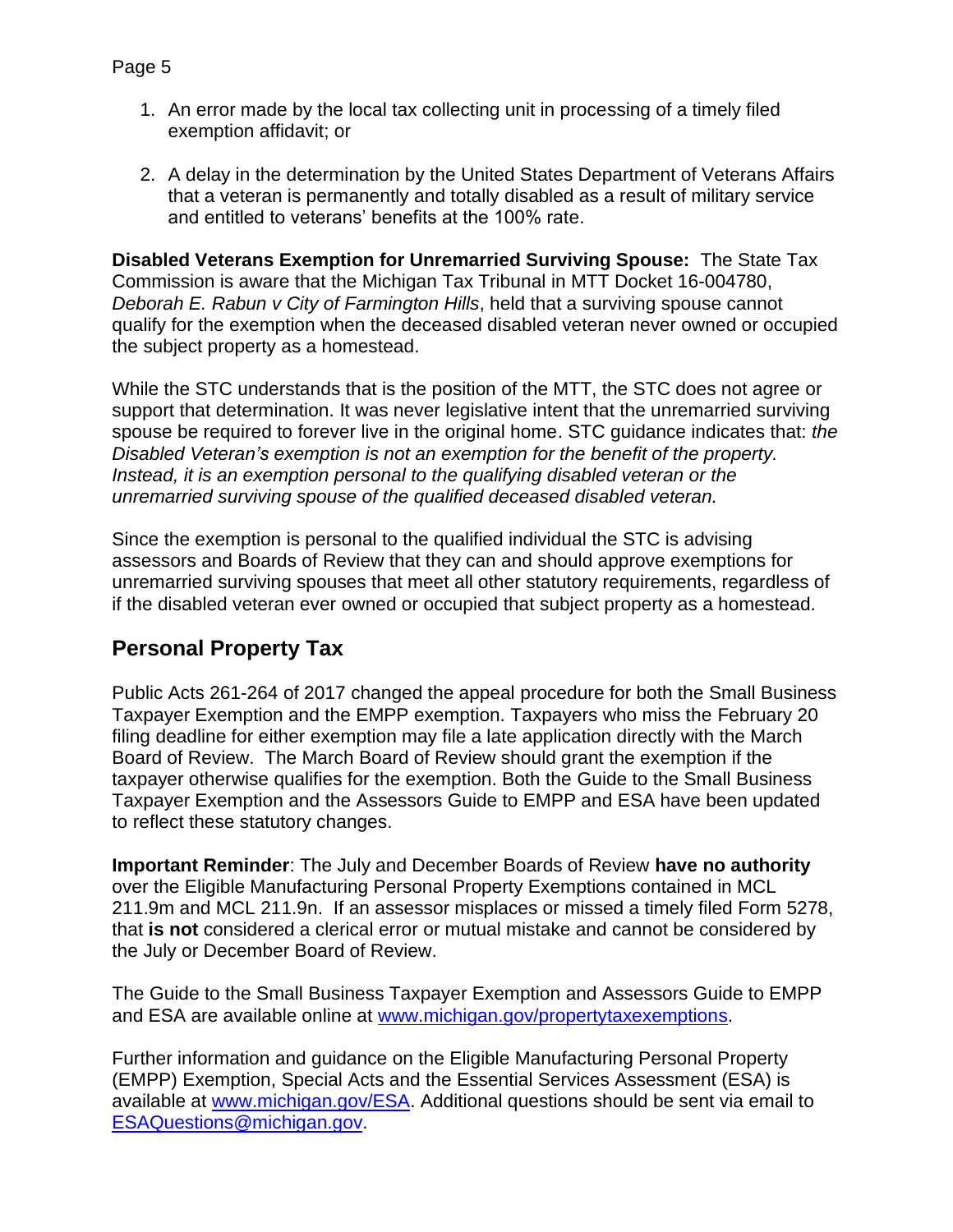Page 6

## **Poverty Exemptions**

The State Tax Commission issued Bulletin 3 of 2021 regarding the poverty exemption. This Bulletin reflects updates due to recent court decisions and legislative changes. There were a number of significant changes to the poverty exemption made in December 2020 by PA 253 of 2020. It is important that Board of Review members review this bulletin and understand the changes to the statute that impact how poverty exemptions are reviewed and granted.

The Board of Review shall approve or deny the request for the poverty exemption. The Board of Review is required to follow the policy and guidelines adopted by the local assessing unit in granting or denying a poverty exemption. **The Board of Review is not permitted to deviate from the adopted policy and guidelines** (this is a change to the law in PA 253).

Poverty exemption applications can be heard at the March, July, or December Board of Review. However, there can only be **one** Board of Review decision for a specific calendar year; a subsequent Board of Review cannot reconsider a decision already made that year. For example: if an application is denied at the March Board of Review, it may not be reheard by the July or December Board of Review during the same calendar year.

Starting in 2021, to request a poverty exemption, a taxpayer must file:

- 1. Form 5737 *Application for MCL 211.7u Poverty Exemption*
- 2. Form 5739 *Affirmation of Ownership and Occupancy to Remain Exempt by Reason of Poverty*
- 3. All required additional documentation (such as federal/state income tax returns)

Local units are still required to have adopted income guidelines and an asset test. These documents should be in writing and should be made available to taxpayers.

If a taxpayer qualifies for the poverty exemption, PA 253 allows the Board of Review to grant a 100%, 50%, or 25% reduction in taxable value. There are no other percentage reductions permitted unless approval is granted to the local unit by the State Tax Commission for additional percentage reductions. The request must comply with the *State Tax Commission Policy Regarding Requests for Percentage Reductions in Taxable Value for Poverty Exemptions* and must be submitted using Form 5738.

The forms and guidance related to the poverty exemption are available on the State Tax Commission's website under the [Poverty Exemption Forms & Policy Related to PA 253](https://www.michigan.gov/treasury/0,4679,7-121-1751_2228-550085--,00.html)  [of 2020](https://www.michigan.gov/treasury/0,4679,7-121-1751_2228-550085--,00.html) link.

#### **Reminders:**

• The Michigan Court of Appeals ruled in *Ferrero v Township of Walton* (Docket No. 302221) that monies received pursuant to MCL 206.520 (homestead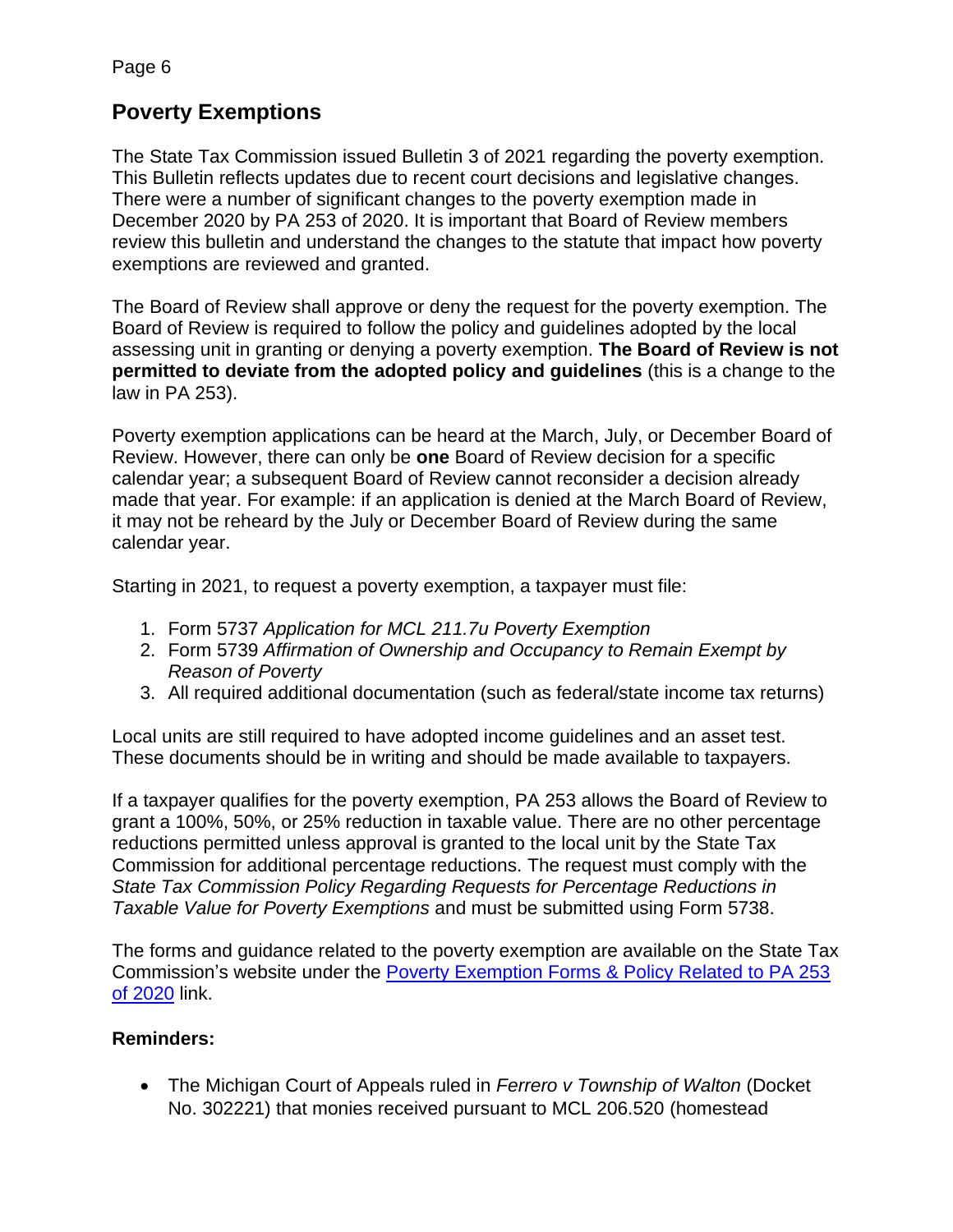```
property tax credit) is a rebate of property taxes and is not income for purposes
```
• Statutory changes to allow an affidavit to be filed for all persons residing in the residence who were not required to file federal or state income tax returns in the current year or in the immediately preceding year. This includes the individual filing for the exemption.

Board of Review members are encouraged to review Bulletin 3 of 2021 prior to the start of March Board of Review meetings.

# **Property Classification**

of MCL 211.7u.

Property is classified according to its current use. A property cannot have more than one classification. MCL 211.34c(5) states that if the total usage of a parcel includes more than one classification, the assessor shall determine the classification that most significantly influences the total valuation of the parcel.

Boards of Review are encouraged to review the *Property Classification Q&A* available on the State Tax Commission website.

# **Public Act 660 of 2018 (Property Assessing Reform)**

Public Act 660 of 2018 was signed by the Governor on December 31, 2018. This Public Act made several changes to the General Property Tax Act. MCL 211.10d(7) was amended to allow a village located in more than 1 assessing district to request State Tax Commission approval that the assessment of property within the village be combined with the assessment of property in 1 of those assessing districts. Public Act 660 also amends MCL 211.28(6) to allow the governing bodies of 2 or more contiguous cities or townships to enter into an agreement to appoint a single board of review to serve as the combined board of review for each of those cities or townships.

**Board of Review member required training:** PA 660 requires the State Tax Commission audit to ensure that Board of Review members are participating in training. Beginning in 2022, Board of Review members will be required to complete Board of Review training at least once every two years to meet this audit requirement. This training will be offered by the State Tax Commission, or by outside organizations with State Tax Commission approval and use of State Tax Commission approved materials. Proof of completion and the required Form 5731 should be attached to the Board of Review's Certification of the Assessment Roll and maintained with local unit records.

The State Tax Commission has provided additional resources and guidance regarding changes to be implemented as a result of Public Act 660 of 2018 under the "Property Assessing Reform" link at [www.michigan.gov/statetaxcommission.](https://www.michigan.gov/statetaxcommission)